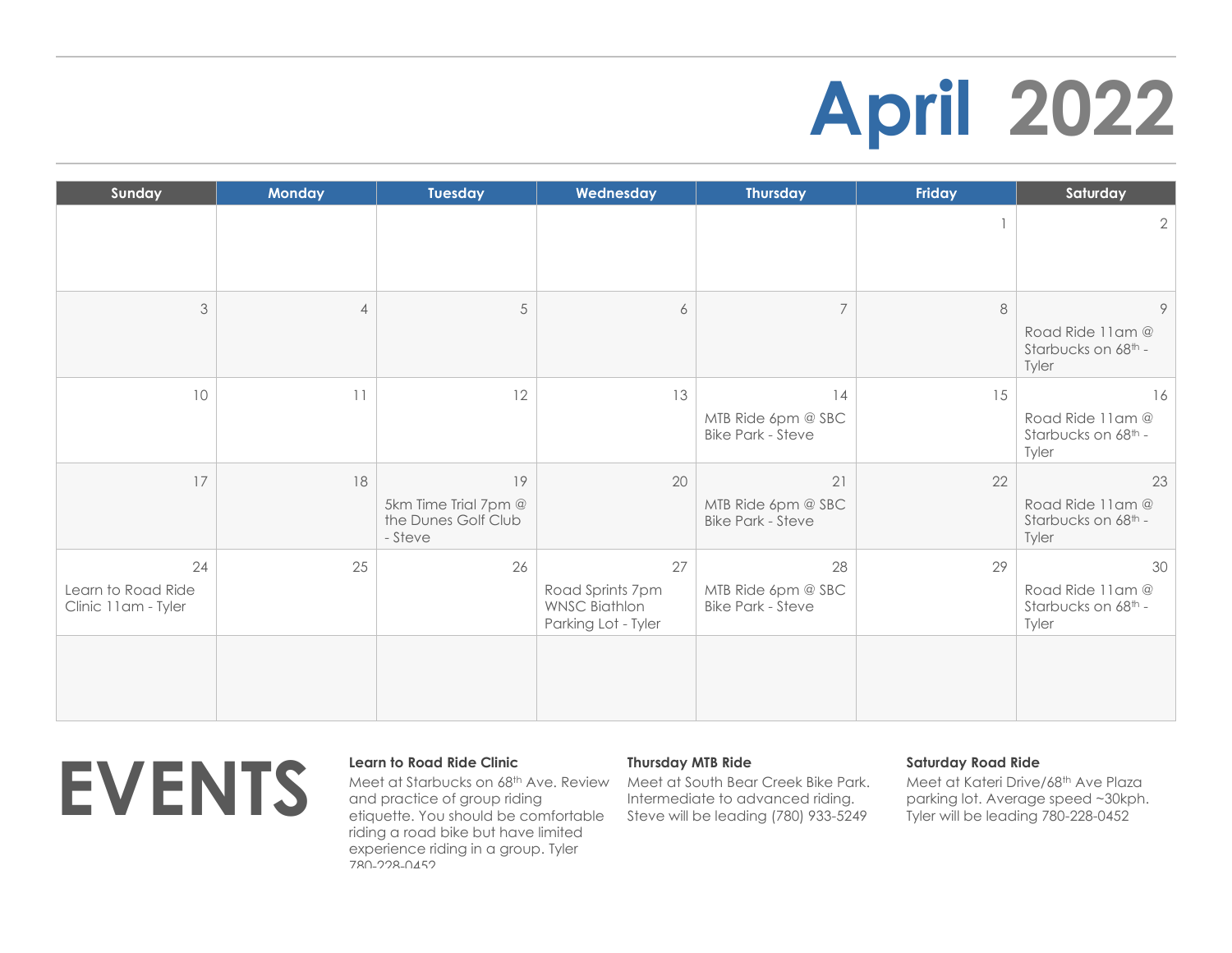# **May 2022**

| Sunday                                                      | <b>Monday</b> | Tuesday                                                                   | Wednesday      | <b>Thursday</b>                                      | Friday | Saturday                                               |
|-------------------------------------------------------------|---------------|---------------------------------------------------------------------------|----------------|------------------------------------------------------|--------|--------------------------------------------------------|
|                                                             | $\sqrt{2}$    | 3                                                                         | $\overline{4}$ | 5<br>MTB Ride 7pm @ SBC<br><b>Bike Park - Steve</b>  | 6      | 7<br>Road Ride 11am @<br>Starbucks on 68th -<br>Tyler  |
| 8                                                           | 9             | 10<br>Team Time Trials 7pm<br><b>WNSC Biathlon</b><br>Parking Lot - Tyler | 11             | 12<br>MTB Ride 7pm @ SBC<br><b>Bike Park - Steve</b> | 13     | 14<br>Road Ride 11am @<br>Starbucks on 68th -<br>Tyler |
| 15                                                          | 16            | 17                                                                        | 18             | 19<br>MTB Ride 7pm @ SBC<br><b>Bike Park - Steve</b> | 20     | 21<br>Road Ride 11am @<br>Starbucks on 68th -<br>Tyler |
| 22                                                          | 23            | 24<br>Hill Climb Time Trial<br>7pm @ the Dunes<br>Golf Club-Steve         | 25             | 26<br>MTB Ride 7pm @ SBC<br><b>Bike Park - Steve</b> | 27     | 28<br>Road Ride 11am @<br>Starbucks on 68th -<br>Tyler |
| 29<br>MTB Tactics @ South<br>Bear Bike Park 11am<br>- Tyler | 30            | 31<br>Learn to Road Ride<br>Clinic 6pm - Garett                           |                |                                                      |        |                                                        |
|                                                             |               |                                                                           |                |                                                      |        |                                                        |



Meet at Starbucks 68th Ave. Review and practice of group riding etiquette. You should be comfortable riding a road bike but have limited experience riding in a group. Garett 780-830-6771

## **Time Trails**

For those wanting to do some road efforts at a TT pace. Tyler 780-228-0452 or Steve 780-933-5249

## **MTB Tactics Clinic**

For those new to XC Racing, learn how to race and what to expect. Email Tyler If you're interested tylers16@telus.net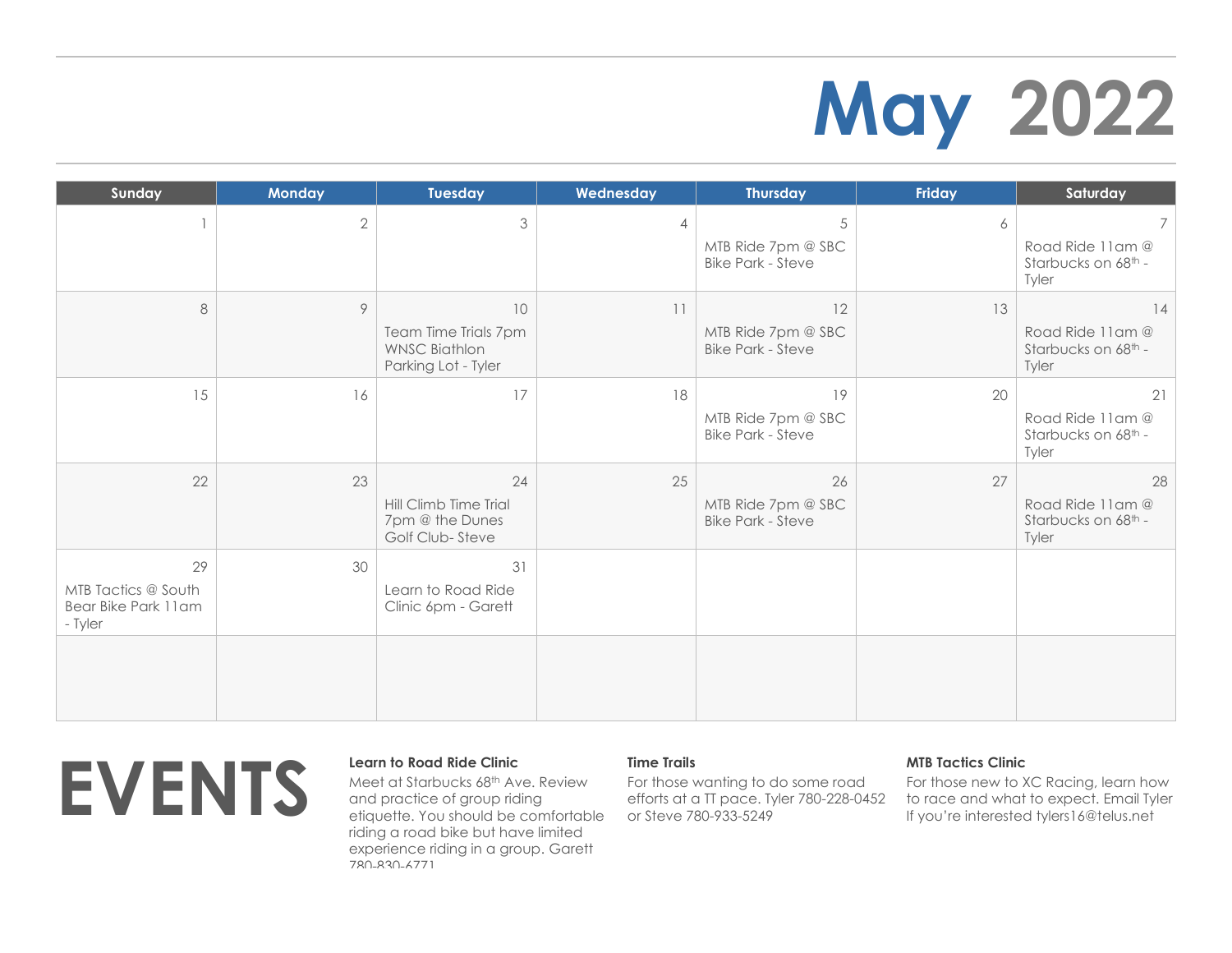## **June 2022**

| Sunday                               | <b>Monday</b> | Tuesday                                                                | Wednesday                                                      | <b>Thursday</b>                                                  | <b>Friday</b> | Saturday                                               |
|--------------------------------------|---------------|------------------------------------------------------------------------|----------------------------------------------------------------|------------------------------------------------------------------|---------------|--------------------------------------------------------|
|                                      |               |                                                                        | Hill Intervals 7pm @<br>GP Golf Club and<br>Resources Rd       | $\overline{2}$<br>MTB Ride 7pm @ SBC<br><b>Bike Park - Steve</b> | 3             | Road Ride 11am @<br>Starbucks on 68th -<br>Tyler       |
| 5                                    | 6             | $\overline{7}$<br>5km Time Trial 7pm @<br>the Dunes Golf Club<br>Steve | 8                                                              | $\circ$<br>MTB Ride 7pm @ SBC<br><b>Bike Park - Steve</b>        | 10            | 11<br>Road Ride 11am @<br>Starbucks on 68th -<br>Tyler |
| 12                                   | 13            | 14                                                                     | 15                                                             | 16<br>MTB Ride 7pm @ SBC<br><b>Bike Park - Steve</b>             | 17            | 18<br>Road Ride 11am @<br>Starbucks on 68th -<br>Tyler |
| 19<br>MTB in Grande<br>Cache - Steve | 20            | 21<br>Team Time Trials 7pm<br>@ WNSC Biathlon<br>Parking Lot - Tyler   | 22                                                             | 23<br>MTB Ride 7pm @ SBC<br><b>Bike Park - Steve</b>             | 24            | 25<br>Road Ride 11am @<br>Starbucks on 68th -<br>Tyler |
| 26                                   | 27            | 28                                                                     | 29<br>Hill Intervals 7pm @<br>GP Golf Club and<br>Resources Rd | 30<br>MTB Ride 7pm @ SBC<br><b>Bike Park - Steve</b>             |               |                                                        |
|                                      |               |                                                                        |                                                                |                                                                  |               |                                                        |



Steve leads a ride up Grande Mountain each Fathers Day. Don't make him suffer alone! 780-933-5249

## **Hill Intervals w/ Tyler**

Put in some efforts up the Weyerhaeuser Hill.

## **Time Trials**

For those wanting to do some road efforts at a TT pace. Tyler 780-228-0452 or Steve 780-933-5249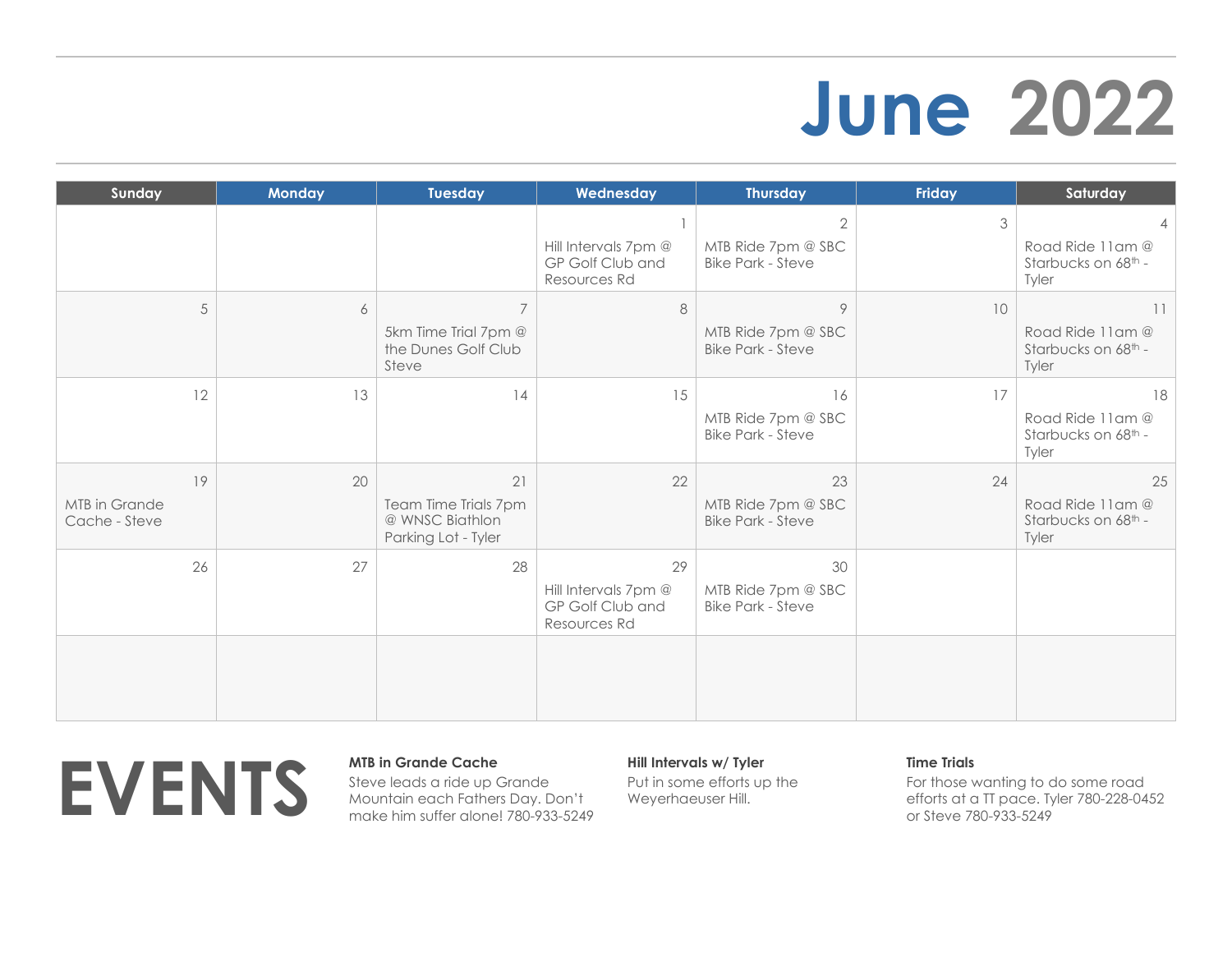# **July 2022**

| Sunday                                                        | <b>Monday</b>  | <b>Tuesday</b>                                 | Wednesday | <b>Thursday</b>                                                  | <b>Friday</b> | Saturday                                                           |
|---------------------------------------------------------------|----------------|------------------------------------------------|-----------|------------------------------------------------------------------|---------------|--------------------------------------------------------------------|
|                                                               |                |                                                |           |                                                                  |               | $\overline{2}$<br>Road Ride 11am @<br>Starbucks on 68th -<br>Tyler |
| 3                                                             | $\overline{4}$ | $\sqrt{5}$<br>Hill Climb TT 7pm @<br>the Dunes | 6         | $\overline{7}$<br>MTB Ride 7pm @ SBC<br><b>Bike Park - Steve</b> | 8             | 9<br>Road Ride 11am @<br>Starbucks on 68th -<br>Tyler              |
| 10<br>100k Road Ride<br>11am @ Grovedale<br>Fire Hall - Steve | 11             | 12                                             | 13        | 14<br>MTB Ride 7pm @ SBC<br><b>Bike Park - Steve</b>             | 15            | 16<br>Road Ride 11am @<br>Starbucks on 68th -<br>Tyler             |
| 17                                                            | 18             | 19<br>5km Time Trial 7pm @<br>the Dunes        | 20        | 21<br>MTB Ride 7pm @ SBC<br><b>Bike Park - Steve</b>             | 22            | 23<br>Road Ride 11am @<br>Starbucks on 68th -<br>Tyler             |
| 24                                                            | 25             | 26                                             | 27        | 28<br>MTB Ride 7pm @ SBC<br><b>Bike Park - Steve</b>             | 29            | 30<br>Road Ride 11am @<br>Starbucks on 68th -<br>Tyler             |
| 31                                                            |                |                                                |           |                                                                  |               |                                                                    |



Come out for a longer ride starting at the Grovedale Firehall. Bring enough water and food to get you through a 4hr ride.

## **Time Trials**

Steve must thtink we're out of shape with all of these TTs. Short enough to do 2 or 3. Or just do 1 and go home.

## **Group Rides**

Check the Facebook Group or your email for Group Ride announcements or cancellations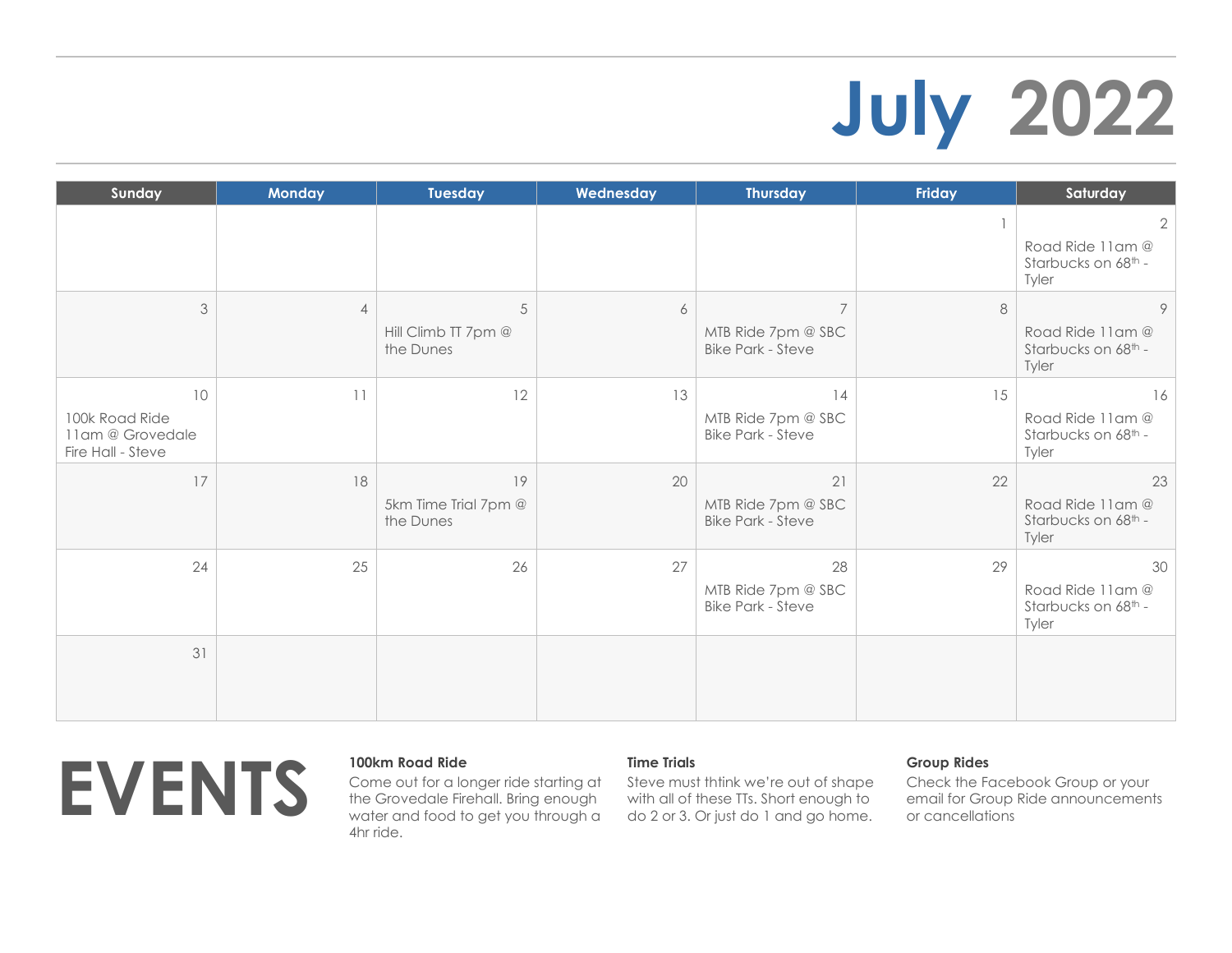# **August 2022**

| Sunday                                         | <b>Monday</b> | <b>Tuesday</b>                                              | Wednesday | <b>Thursday</b>                                                  | Friday | Saturday                                               |
|------------------------------------------------|---------------|-------------------------------------------------------------|-----------|------------------------------------------------------------------|--------|--------------------------------------------------------|
|                                                | $\mathbf{1}$  | $\overline{2}$                                              | 3         | $\overline{4}$<br>MTB Ride 7pm @ SBC<br><b>Bike Park - Steve</b> | 5      | 6<br>Road Ride 11am @<br>Starbucks on 68th -<br>Tyler  |
| $\overline{7}$<br>Tumbler Ridge MTB -<br>Steve | 8             | 9<br>Hill Climb TT 7pm @<br>the Dunes Golf Club-<br>Steve   | 10        | 11<br>MTB Ride 7pm @ SBC<br><b>Bike Park - Steve</b>             | 12     | 13<br>Road Ride 11am @<br>Starbucks on 68th -<br>Tyler |
| 14                                             | 15            | 16                                                          | 17        | 18<br>MTB Ride 7pm @ SBC<br><b>Bike Park - Steve</b>             | 19     | 20<br>Road Ride 11am @<br>Starbucks on 68th -<br>Tyler |
| 21                                             | 22            | 23<br>5km time Trial 7pm @<br>the Dunes Golf Club-<br>Steve | 24        | 25<br>MTB Ride 7pm @ SBC<br><b>Bike Park - Steve</b>             | 26     | 27<br>Road Ride 11am @<br>Starbucks on 68th -<br>Tyler |
| 28                                             | 29            | 30                                                          | 31        |                                                                  |        |                                                        |
|                                                |               |                                                             |           |                                                                  |        |                                                        |



The last TTs of the season. Test yourself to see how much you've improved over the summer!

## **Tumbler Ridge MTB**

Steve will lead a MTB ride in Tumbler Ridge. Leave from Starbucks on 68th Ave at 9am. Connect with Steve for more info.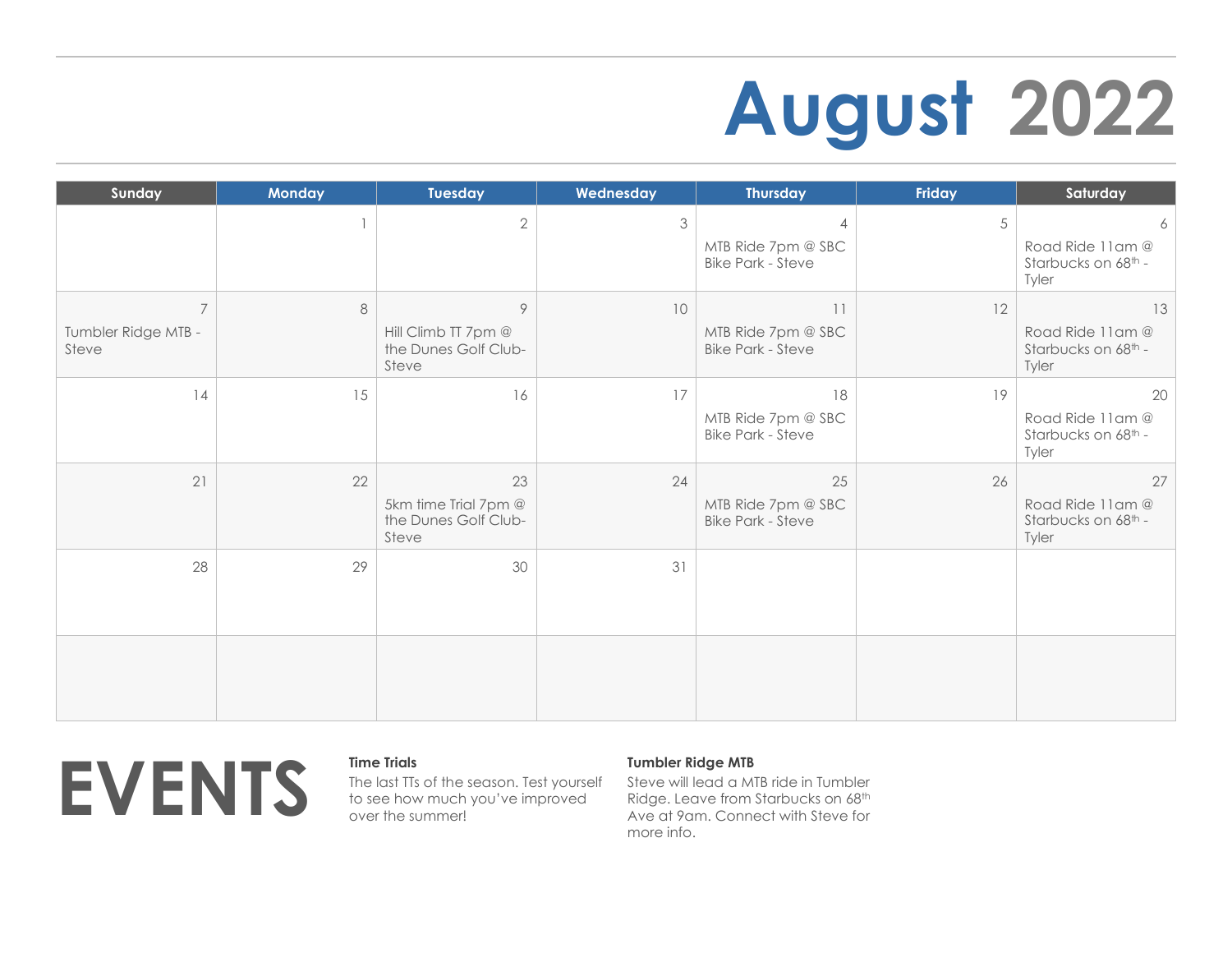## **September 2022**

| Sunday         | Monday     | Tuesday | Wednesday      | <b>Thursday</b>                                           | Friday       | Saturday                                                           |
|----------------|------------|---------|----------------|-----------------------------------------------------------|--------------|--------------------------------------------------------------------|
|                |            |         |                | MTB Ride 6pm @ SBC<br><b>Bike Park - Steve</b>            | $\mathbf{2}$ | $\mathfrak{Z}$<br>Road Ride 11am @<br>Starbucks on 68th -<br>Tyler |
| $\overline{4}$ | $\sqrt{5}$ | 6       | $\overline{7}$ | $\,8\,$<br>MTB Ride 6pm @ SBC<br><b>Bike Park - Steve</b> | $\circ$      | 10<br>Road Ride 11am @<br>Starbucks on 68th -<br>Tyler             |
| 11             | 12         | 13      | 14             | 15<br>MTB Ride 6pm @ SBC<br><b>Bike Park - Steve</b>      | 16           | 17<br>Road Ride 11am @<br>Starbucks on 68th -<br>Tyler             |
| 18             | 19         | 20      | 21             | 22<br>MTB Ride 6pm @ SBC<br><b>Bike Park - Steve</b>      | 23           | 24<br>Road Ride 11am @<br>Starbucks on 68th -<br>Tyler             |
| 25             | 26         | 27      | 28             | 29<br>MTB Ride 6pm @ SBC<br><b>Bike Park - Steve</b>      | 30           |                                                                    |
|                |            |         |                |                                                           |              |                                                                    |



Note that MTB rides start at 6pm since it starts getting dark earlier.